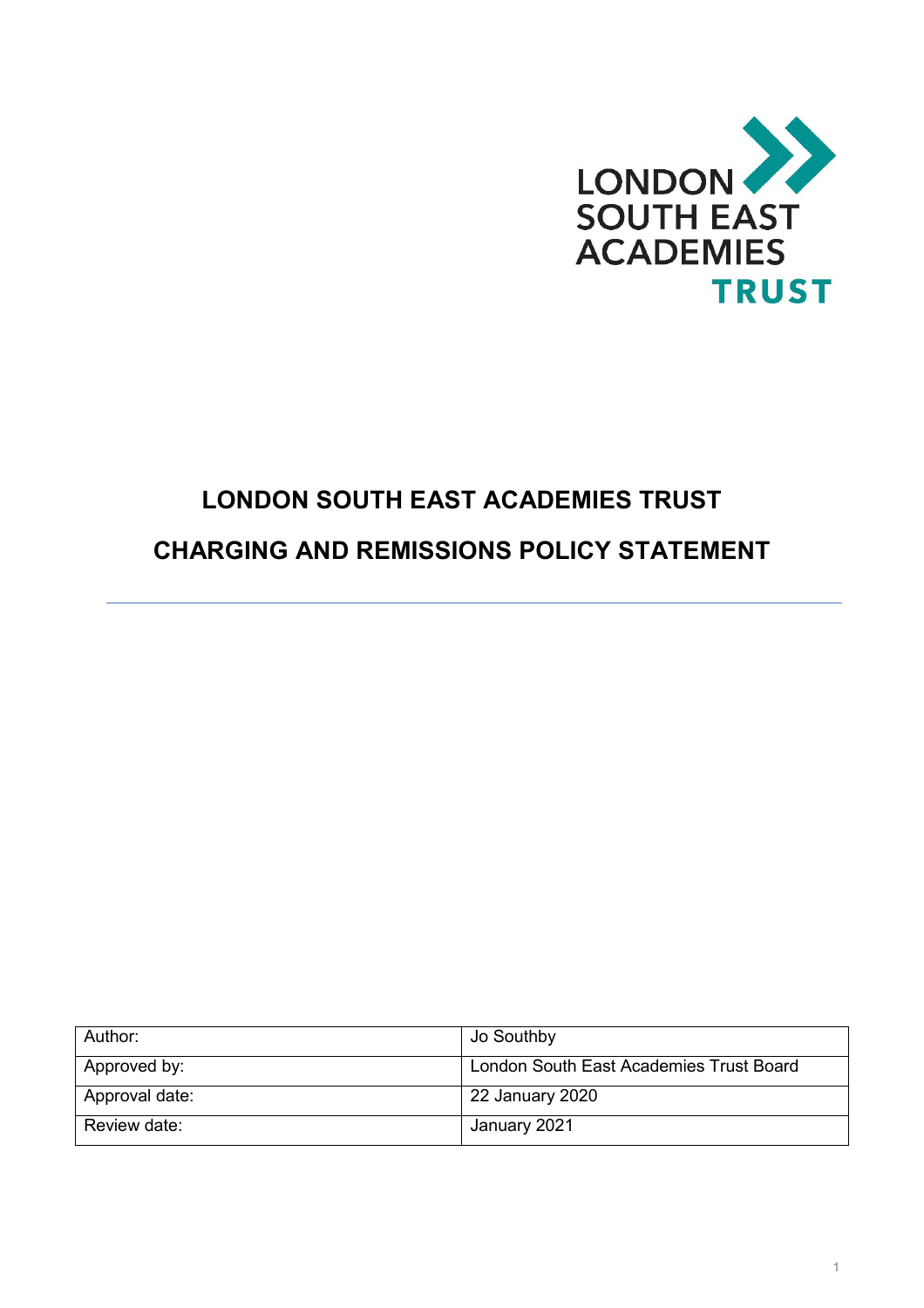## **LONDON SOUTH EAST ACADEMIES TRUST**

### **CHARGING AND REMISSIONS POLICY STATEMENT**

#### **Aims**

Our Trust aims to:

- Have robust, clear processes in place for charging and remissions
- Clearly set out the types of activity that can be charged for and when charges will be made

#### **Legislation and guidance**

This policy statement is based on advice from the Department for Education (DfE) on [charging for](https://www.gov.uk/government/publications/charging-for-school-activities) [school activities](https://www.gov.uk/government/publications/charging-for-school-activities) and [the Education Act 1996,](http://www.legislation.gov.uk/ukpga/1996/56/part/VI/chapter/III) sections 449-462 of which set out the law on charging for school activities in England. Academies are required to comply with this Act through their funding agreements.

This policy statement complies with our funding agreement and articles of association.

Definitions of the terms are as follows:

**Charge**: a fee payable for specifically defined activities

**Remission**: the cancellation of a charge which would normally be payable

#### **Roles and responsibilities**

#### **The role of the Trust Board:**

The Trust Board has overall responsibility for ensuring that each school / hub of schools has an approved Charging and Remissions Policy. London South East Academies Trust delegates the responsibility for approving this policy to the individual hub Local Governing Bodies who must review the policy annually. The LGB also has overall responsibility for monitoring the implementation of this policy.

#### **The role of the Executive Head Teacher:**

The Executive Headteacher is responsible for ensuring that Heads of School implement the policy and that staff are familiar with the charging and remissions policy in order that it is being applied consistently.

#### **The role of staff:**

Staff are responsible for implementing the charging and remissions policy consistently and

notifying the headteacher of any specific circumstances which they are unsure about or where they are not certain if the policy applies

The school will provide staff with appropriate training in relation to this policy and its implementation.

Parents are encouraged to notify staff or the headteacher of any concerns or queries regarding the charging and remissions policy.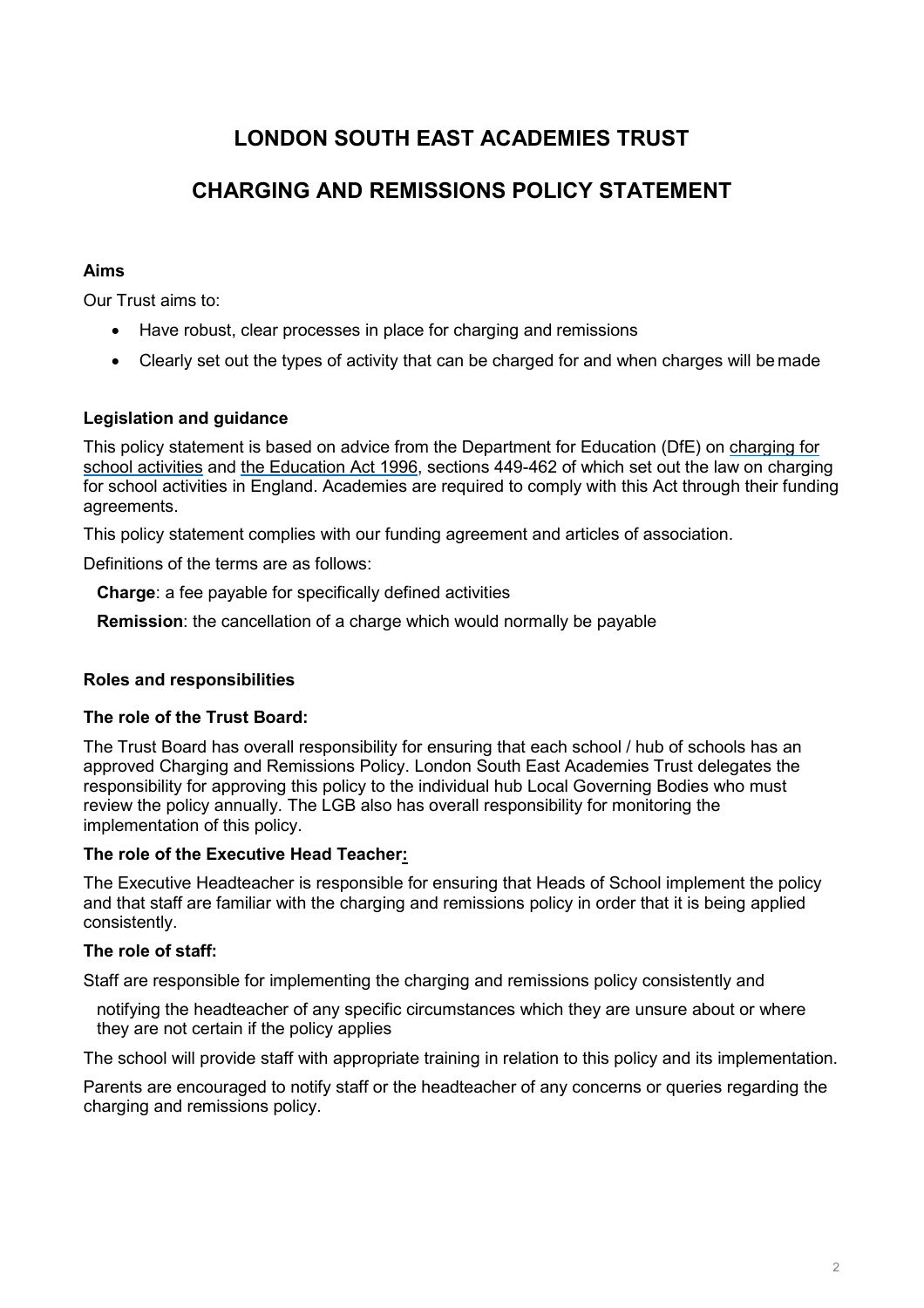#### **Where charges cannot be made**

Academies within the Trust cannot charge for:

#### **Education**

- Admission applications or support for parents in completing admission applications to other schools
- Education provided during school hours (including the supply of any materials, books, instruments or other equipment)
- Education provided outside school hours if it is part of:
	- The academy curriculum
	- A syllabus for a prescribed public examination that the pupil is being prepared for at the school
	- Religious education
- $\sum$  Instrumental or vocal tuition, for pupils learning individually or in groups, unless the tuition is provided at the request of the pupil's parent
- Entry for a prescribed public examination if the pupil has been prepared for it atthe school
- $\geq$  Examination re-sit(s) if the pupil is being prepared for the re-sit(s) at the school

#### **Transport**

- Transporting registered pupils to or from the school premises, where the local authority has a statutory obligation to provide transport
- Transporting registered pupils to other premises where the governing board or local authority has arranged for pupils to be educated
- $\sum$  Transport that enables a pupil to meet an examination requirement when he or she has been prepared for that examination at the school
- Transport provided in connection with an educational visit

#### **Residential visits**

- Education provided on any visit that takes place during school hours
- $\geq$  Education provided on any visit that takes place outside school hours if it is part of:
	- The academies' curriculum
	- A syllabus for a prescribed public examination that the pupil is being prepared for at the school
	- Religious education
	- Supply teachers to cover for those teachers who are absent from schoolaccompanying pupils on a residential visit

#### **Where charges can be made**

Our academies may charge for: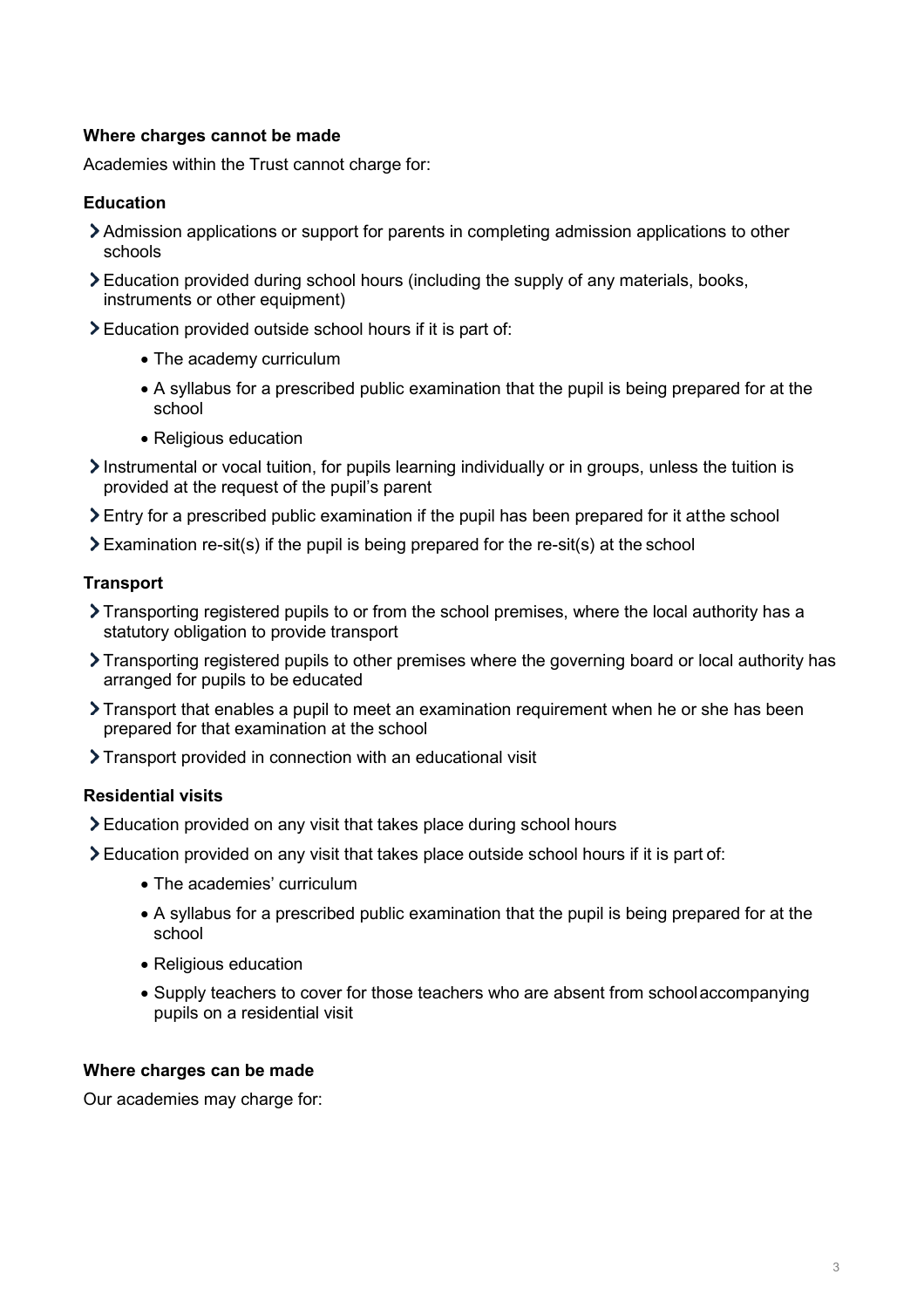#### **Education**

- Any materials, books, instruments or equipment, where the child's parent wishes him or her to own them
- Optional extras (see below)
- Music and vocal tuition, in limited circumstances
- Certain early years provision
- Community facilities

#### **Optional extras**

We are able to charge for activities known as 'optional extras'. In these cases, our academies may charge for providing materials, books, instruments or equipment. The following are optional extras:

Education provided outside of school time that is not part of:

- The national curriculum
- A syllabus for a prescribed public examination that the pupil is being prepared for at the school
- Religious education
- $\geq$  Examination entry fee(s) if the registered pupil has not been prepared for the examination(s) at the school
- $\sum$  Transport (other than transport that is required to take the pupil to school or to other premises where the local authority or governing board has arranged for the pupil to be provided with education)
- **E** Board and lodging for a pupil on a residential visit
- Extended day services offered to pupils (such as breakfast clubs, after-school clubs, tea and supervised homework sessions)

When calculating the cost of optional extras, an amount may be included in relation to:

- Any materials, books, instruments or equipment provided in connection with theoptional extra
- > The cost of buildings and accommodation
- > Non-teaching staff
- Teaching staff engaged under contracts for services purely to provide an optional extra (including supply teachers engaged specifically to provide the optional extra)
- The cost, or an appropriate proportion of the costs, for teaching staff employed to provide tuition in playing a musical instrument, or vocal tuition, where the tuition is an optional extra

Any charge made in respect of individual pupils will not be greater than the actual cost of providing the optional extra activity, divided equally by the number of pupils participating.

Any charge will not include an element of subsidy for any other pupils who wish to take part in the activity but whose parents are unwilling or unable to pay the full charge.

Parental agreement is necessary for the provision of an optional extra which is to be charged for.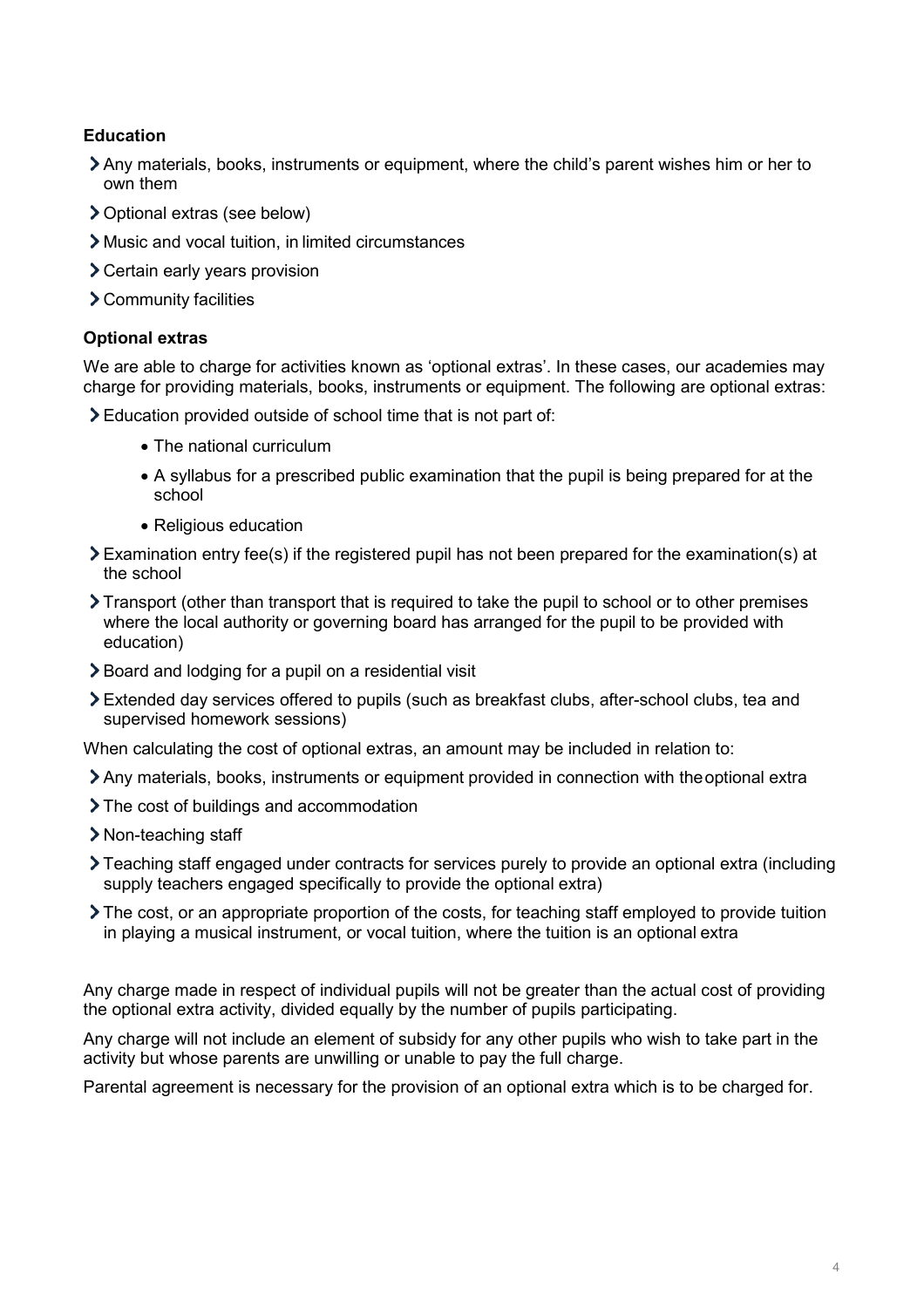#### **Music tuition**

Schools can charge for vocal or instrumental tuition provided either individually or to groups of pupils, provided that the tuition is provided at the request of the pupil's parent.

Charges may not exceed the cost of the provision, including the cost of the staff giving the tuition.

Charges cannot be made:

 $\geq$  If the teaching is an essential part of the national curriculum

For a pupil who is looked after by a local authority

#### **Residential visits**

We can charge for board and lodging on residential visits, but the charge must not exceed the actual cost.

#### **Voluntary contributions**

As an exception to the requirements set out in this policy statement, the school is able to ask for voluntary contributions from parents to fund activities during school hours which would not otherwise be possible. These exceptions are locally determined within each academy hub.

Examples of activities for which the school may ask parents for voluntary contributions include:

- School trips (eg. trips to the theatre)
- Sports activities

#### **There is no obligation for parents to make any contribution, and no child will be excluded from an activity if their parents are unwilling or unable to pay**.

If the school is unable to raise enough funds for an activity or visit then it will be cancelled.

#### **Charged Activities**

The Charging and Remissions Policy for each hub outline activities or types of activities for which the schools will charge. How these charges are calculated is communicated locally to parents by the academy responsible.

#### **Remissions**

In some circumstances the school may not charge for items or activities. This will be at the discretion of the governing board and will depend on the activity in question. This is outlined further in the hub policies. Remission for residential visits is determined locally on a case by case basis at the discretion of the Head of School but within the scope of the hub Charging and Remissions Policy.

#### **Other Charges**

Other charges may be outlined in each hub's Charging and Remissions Policy but these will be related to charging of other bodies and not related to charging children or their families.